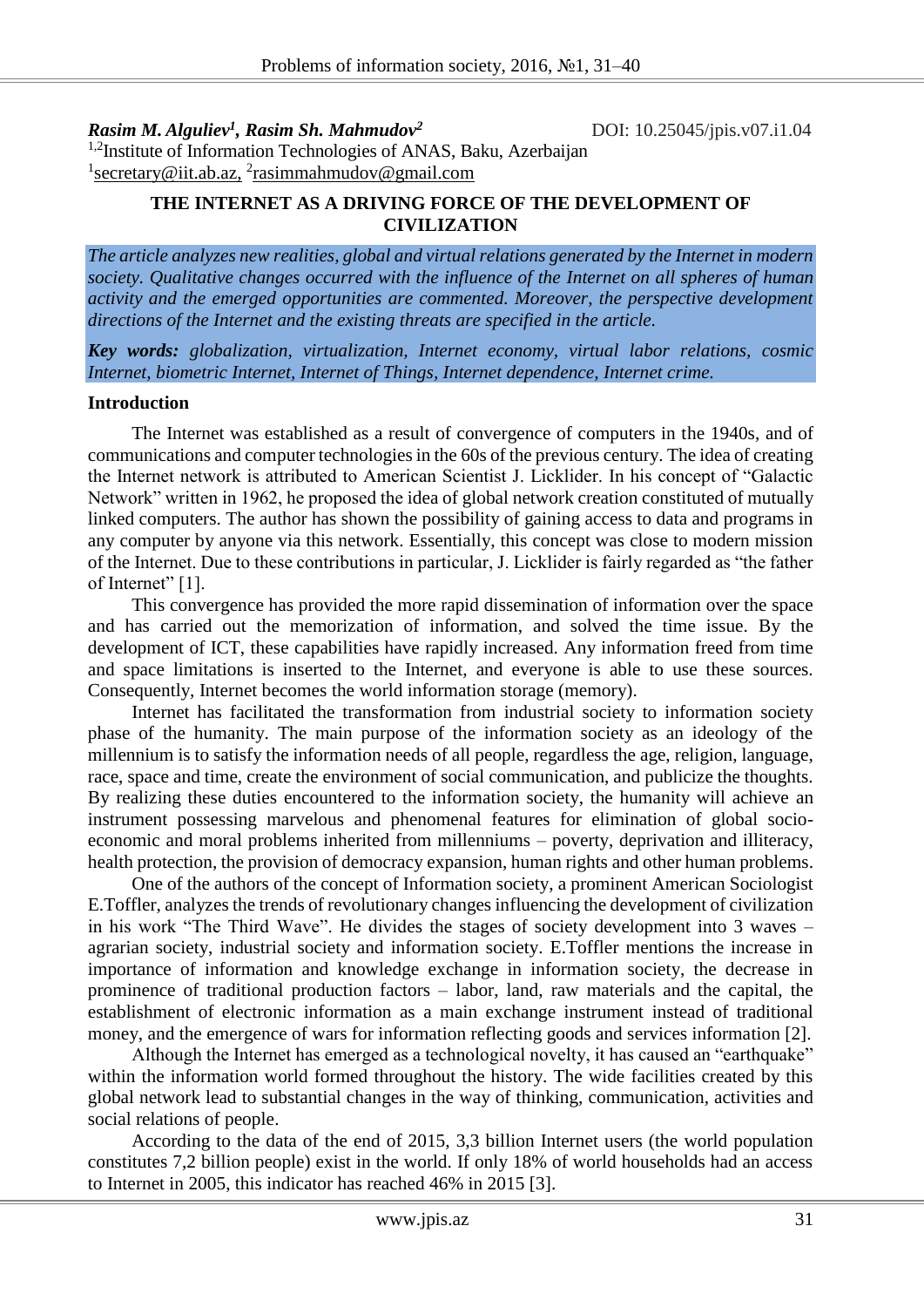Internet technologies develop with high speed and pledge great prospects. This development process is not amenable for forecasting in most cases. Thus, Internet is a phenomenon that its development, prospects, influences, threats are impossible to forecast accurately. The progressive novelty introduced by the Internet to the society also entails specific problems. The humanity benefits from the positive influences of the Internet, and must be protected from its negative impacts.

# **The capabilities of the Internet**

*Internet and globalization*. The process of globalization is accelerated with the impact of the Internet. This digital technology reflects gigantic information and knowledge potential and leads to unity of the humanity in a integrated global society by overstepping the national-cultural boundaries. The large opportunities facilitated by the global Internet network cause substantial shifts in the way of thinking, working manner, communication and social activity. Although the radio and the television which played a prominent role in globalization in second half of the past century have eliminated the intra-country language, cultural, folk and other. differences, Internet is about to completely eradicate these differences [4].

Internet creates new possibilities for the resolution of problems associated with asymmetric information dissemination emerged throughout the civilization history; the barriers and boundaries among the countries and nations are evoperated. The process of information and knowledge exchange among various regions, states and nations was proceeding very slowly in times of weak communication. Hence, the differences related to information asymmetry among the world countries were clearly observable. However, owing to the facilities created by ICT, including the Internet today, the exchange of information and the knowledge is being expanded among people.

Internet conforms the circumscribed spaces with social, cultural, physical and functional features with one another. The global network is rapidly expanding day by day, and it is being applied to the increasing number of fields. Internet enters the world community by transgressing a particular country, and thus, the events occurring within a country are illuminated at a global scale.

The Internet is subject to various changes with the development of the globalization,. It gains new forms of existence and develops the adaptation mechanisms against crises and social convulsions. In the first place, the Internet shapes the world information space and constitutes the technical-social basis of the globalization. At present, the globalization must be considered as a process developing due to the increasing impact of the Internet on various spheres of the society. The globalization process occurring as a result of renovation and alteration of these spheres entails the formation of new lifestyle and the rapid expansion of own boundaries.

The globalization trend deeply penetrates the socio-political sphere of the society. With the development of modern Internet-communication tools, a favorable condition is created for freedom of choice of individual lifestyle. A person gains an opportunity to spread his/her ideas and find like-minded people with no dependence on anyone and anything.

*Internet and virtualization*. The essence of the virtuality created by Internet influence is that people counteract not with physical objects, but their images and symbols. As one of the main factors of societal transformation and formation of information society, the virtualization is accompanied with the transformation of types of human activity and the transition of those to virtual environment.

With Internet influence, the virtual "twins" of real creatures emerge in the world; the education is superseded by electronic education, traditional science with electronic science, usual citizen with electronic citizen, traditional government with electronic government, traditional commerce with electronic commerce and etc. Therefore, the world is integrated as a result of unity of these "twins", and imperfections (problems) inherited from the past are eliminated.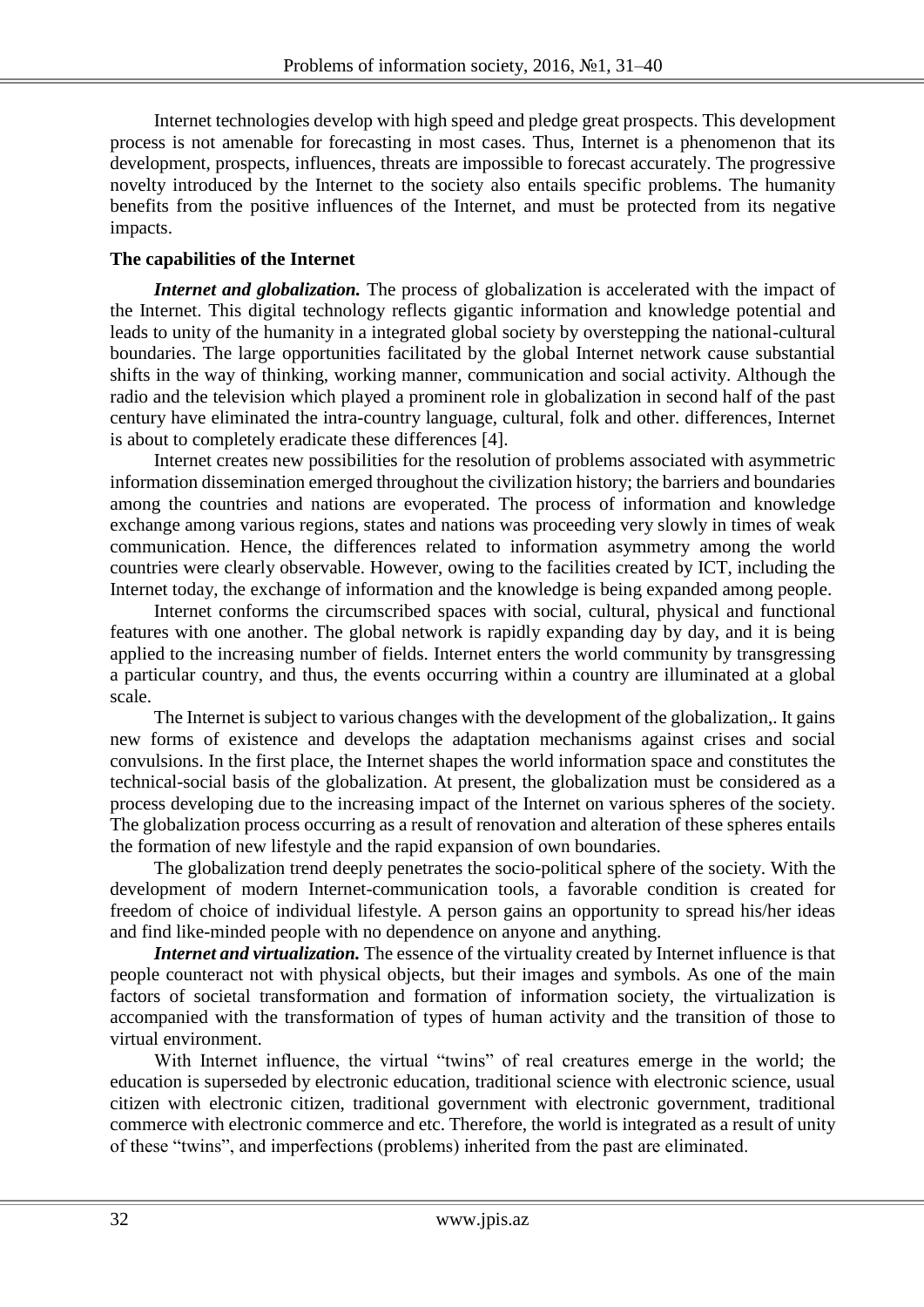In the globalization process, the virtual reality – virtual management of events and processes, plays a prominent role. In the environment of virtual reality, the opportunities emerge for changing, combining information flow, and generating new one. The virtual reality is becoming a sociological model, capable of explaining several factors and trends of the modern society. The globalization is virtualized by the influence of the Internet *per se*.

With the Internet impact, the traditional forms of mutual communication alter and consequently, horizontal links emerge among the participants of virtual reality. By mentioning this trend in his "Adaptive corporation" work, E.Toffler writes that "superindustrial" society type emerges with the impact of these processes and traditional organizational types lose their effectiveness [5].

Human needs to be capable to adapt to the trend of rapid changes of social infrastructures in a society. People "migrate" to virtual reality more and more with the effect of the Internet. This affects their worldview, behaviors, and lifestyle.

The virtualization also reflects new communication forms acquired by people for the realization of their unfettered creativity opportunities. As a result, a human reflects himself as a social being. Hence, the virtual society acts as an alternative to the physical society. Human is not limited in his actions here.

In general, the main three features of virtualization caused by Internet can be distinguished [6]:

- Non-material character of impacts (images give a material effect);
- Arbitrariness of parameters (objects are artificial and variable);
- Temporariness (entry-exit independence maintains the opportunities to stop and resume the existence).

*Internet and economy*. The impact of the Internet on economy is substantial. As a result of this impact, economic-financial system is exposed to serious changes; crises emerge at regional and global scale, profound disturbances occur in association with economic security of countries. Information and knowledge-based economy is formed.

With the emergence of the Internet, an opinion, "Massive standardized production will be superseded by the new individualized labor system based on intellectual activity with application of informatics and super technologies" stated by E.Toffler is reinforced [2]. He noted that the expansion of individual and group creative activities and the rational exchange of the results of those via Internet will take place instead of the dominance of large corporations in the economy. Indeed, the establishment of social relations in this direction facilitates the provision of more rational, equivalent opportunities of social exchange. The simpler the exchange structure, the clearer and more transparent are the relations among the producers, and the shorter is the distance till the final user. In this case, traditional commerce intermediaries (brokers, real estate agents) are not required; this function is shifted to Internet. In turn, the bigger and more complex the social organization, the more complex is its objective analysis. This situation also creates a ground for manipulation.

In the Internet economy, personal computer becomes the main production tool, and personal web site becomes an instrument for realization of produced intellectual product. Naturally, in such economy, there will be no place for private entrepreneurship (as a field of manipulative activity) not associated with professional activity and oriented to collecting social dividends.

*Internet and commerce.* Internet and computer eliminate several important attributes of industrial society, including cinemas, book stores, traditional trade, communication systems. Especially, as a result of development and comprehensive use of electronic commerce, it is expected that the image of cities will alter significantly. Even a usual town store outsteps the limited framework and becomes not an instrument of satisfying the needs of residents, but a global store. Because, it is possible to access the web-site of store from any corner of the world and familiarize oneself with and purchase proposed products. Moreover, there exists no such thing as the closing time. The store is always available for a customer at any time in 24 hours in a day [1].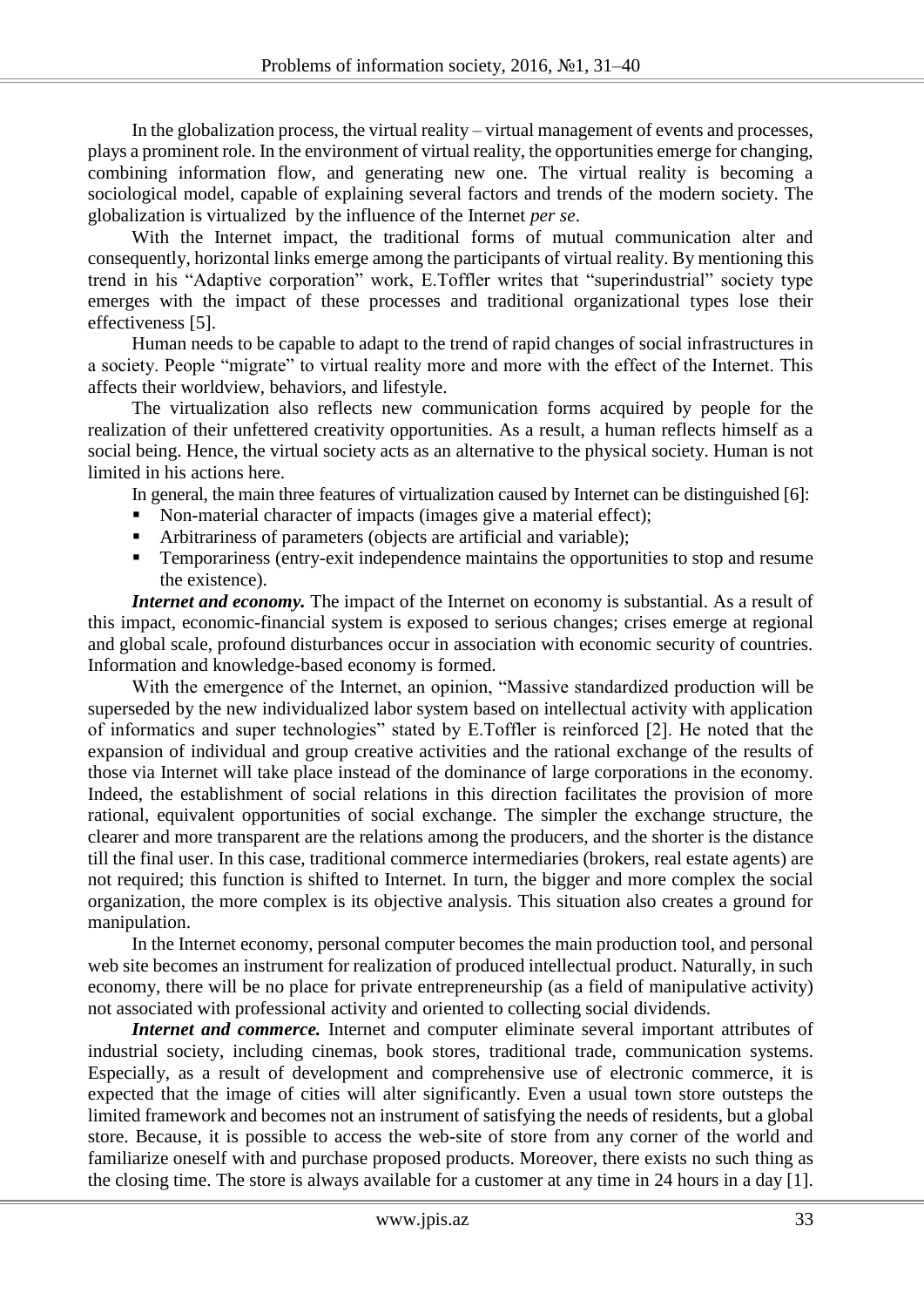The emergence of electronic commerce helps to solve one of the important problems posed to humanity so far. This is the problem of information asymmetry in markets. As seller is not aware of a potential buyer in advance, a buyer also faces the problem of lack of information about a seller. Hence, the disruption of information balance has always constituted the pith of commercial relations. Electronic commerce leads information asymmetry towards symmetry, by which the information abundance is created between the buyer and seller.

Nowadays the electronic commerce has become an inseparable part of every state economy. If people were cautious about the purchase via Internet only few years ago, it is very hard to find a person, who hasn't experienced electronic commerce operations now. The number of electronic commerce operations is rapidly increasing and influencing the world economy to a significant extent. At present, the growth pace of electronic commerce exceeds the pace of trade growth as a whole [7].

*Internet and labor relations.* The emergence of computer and the Internet supersedes virtual relations with traditional relations and prioritizes the intellectual labor. With the influence of information, all market types, including labor market, are subject to transformation. As a result, fundamental changes and novelties emerge in labor division, employment and the structure of profession, the labor feature, employer-employee relations, and the expansion in informationintensive labor is observed.

In case of virtual labor relations, the people can organize not only their own tasks, but also their activities by considering private interests. If an individual is not obliged to go to work every day and is able to work anywhere, he can choose more favorable living place for himself. In some regions of Europe, the flow of countrymen to cities observed during 200 years has weakened and, even, tendency of returning to countryside takes place. Based on this fact, the start of destruction of city civilization is conceded [8].

*Internet and public administration*. The character and nature of public administration alters in Internet environment. The establishment of electronic government is associated with optimization of services provided to citizens and business sector, the participation of all citizens in public administration, the transparency of public administration and accountability of government bodies to citizens. The essence of new administration concept is such that the governance activity is softer, better structured and of limited normalization and it is based on not vertical, but horizontal links.

*Internet and scientific activity.* Internet has brought innovations and dynamism to fundamental scientific research fields. As a result, traditional science is superseded by electronic science.

Electronic science is a concept carrying out the joint operation of scientific entities and organizations engaged in solution of scientific problems and possessing necessary informationcommunication infrastructure, with access to scientific-technical information and computation resources via high-speed Internet network [9].

During scientific activity, it is required to collect, memorize, process (i.e., to compute, draw logical conclusions, propose opinions, analyze and synthesize), to introduce it in required form vast amount of information, in other words, to publish it, visualize, to transmit and so forth. Internet has created previously nonexistent unique opportunities in order to carry out all of these. Owing to Internet [1]:

- scientific activity is globalized, acquired information is distributed;
- e-publications, web-sites supersede the traditional scientific publications;
- the network of electronic scientific libraries is established;
- special online environments are created on different scientific fields.

Consequently, e-history, e-geography, e-medicine, e-astronomy and etc. emerge. While memorization and processing capabilities of people are limited, the traditional historical research on space and time parameters are very complex and require substantial efforts. However, all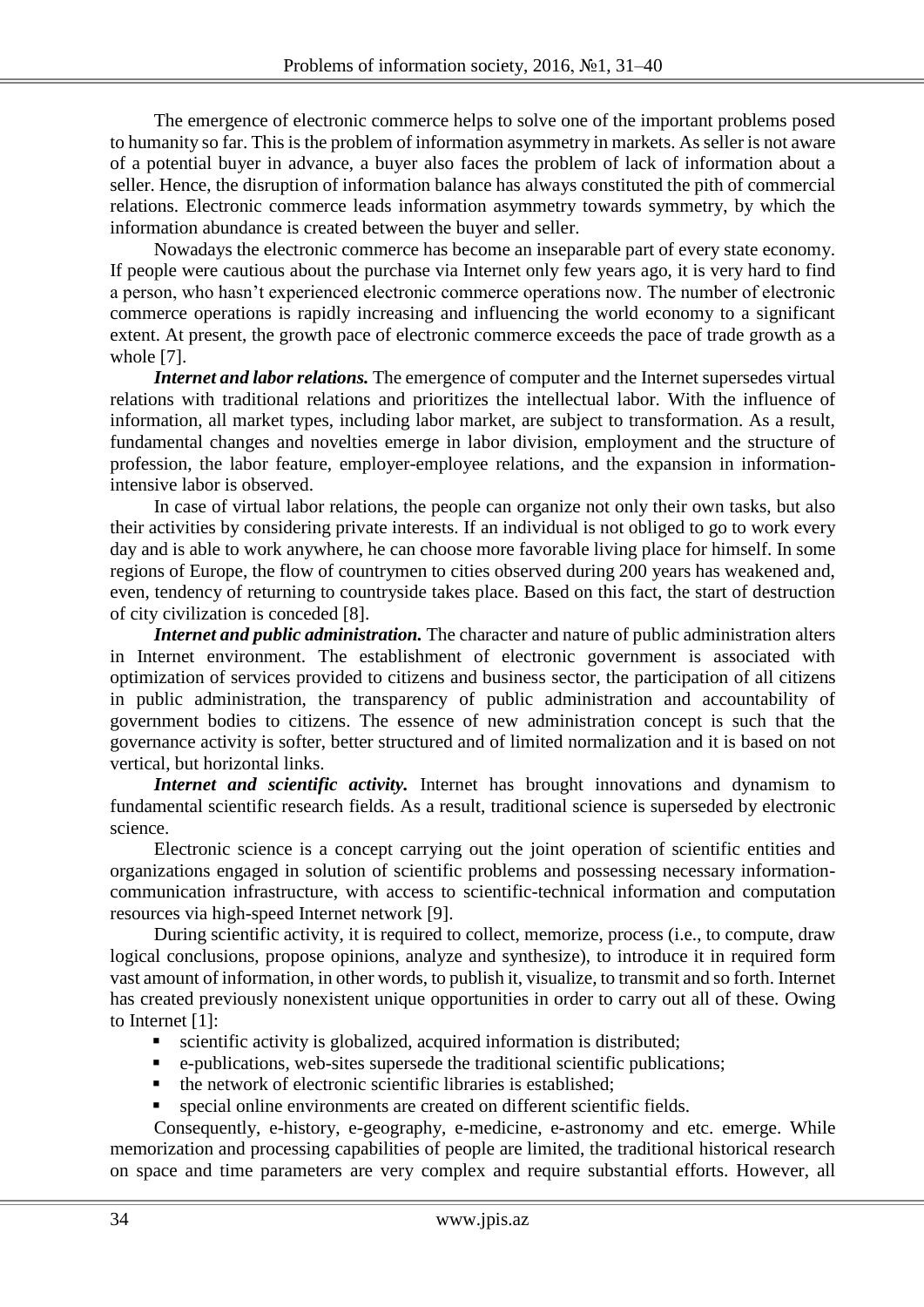information is inserted to computer memory in e-history, the historical discrepancies, inaccurate information is detected with specific processed research algorithm by computer without space and time limitations, historic facts are improved, and the truth is revealed.so forth

*Internet and education.* Internet education alter the traditional role of teacher. A teacher does no longer act as a sole source of information and knowledge. A part of this function is shifted to the Internet and monopoly of a teacher in this sphere is eliminated. The teacher adopts a role of technician, consultant and coordinator. For the effective use of Internet in education, the teachers are required to possess skills such as working with electronic mail, online-communication, information search systems, placing information on the Internet, the web-design and using webdesign technologies [10].

Internet technologies make education accessible for everyone. Therefore, individuals with physical and social disabilities were not able to benefit from traditional education systems. The concept of distant education based on Internet technology facilities eliminates this problem. For example, individuals with health disabilities, living far from education institutions or employed, isolated from public places or not allowed by their confessions are able to use the facilities of distant education.

*Internet and medicine*. Internet also penetrates the healthcare system and medical field. Wide application of Internet facilities in informatization of healthcare system and solution of medical problems acts as one of important trends in building of information society. Also, the establishment of information system regarding citizens' health, the detection of disease geography with help of *GIS*-technologies, monitoring, diagnostics of diseases, creation of database on pharmacies and medicaments, the provision of online medical services to patients, statistical information regarding quantitative and qualitative indicators of doctors' performance, the creation of web-portals reflecting the information regarding the treatment methods and tools of diseases and other issues are the integral components newly formed electronic healthcare [4].

Intensive application of the Internet in healthcare rapidly alters the diagnostics and treatment methods, the forms of mutual communication of a doctor and a patient, and the organization of health recovery processes. Internet becomes a prominent tool providing the accessibility of medical services for the patient. At present, the application of capabilities of Internet technologies is growing day by day for the conservation and protection of human health, the increase in birth rates and the reduction in mortality.

*Internet and cultural sphere*. Internet also influences the cultural sphere. Global network facilitates the access opportunities to information and knowledge resources in this sphere and causes the emergence of new cultural traditions. Internet eliminates the obstacles present at geographical distances and strongly supports the transparentizing of cultural policy by stimulating the emergence of new forms of demand in cultural sphere.

Virtual museums are one of the appearances of this tendency [11]. As a result of facilitation of access opportunities to art works and exhibitions, based on the use of interactivity and hyper environment and the application of educative mechanisms, virtual museums contribute to comprehension of cultural values and formation of new forms of comprehension.

Libraries enable online access to bibliographic data bases via Internet, and they also gradually transform their collections into electronic versions. Rare and valuable works kept in physical form in library funds have always faced the threat of destruction. By transforming them into electronic form, this risk is minimized.

Several major libraries of the world pursue the programs on transformation of old, hard copy collections into digital form. The archives of digitally published works are also established.

In general, the Internet enables the development of culture in two directions [1]:

Firstly, national boundaries and language obstacles of the culture are eliminated; the boundaries between the cultural forms such as science, education, art and recreation are dismantled.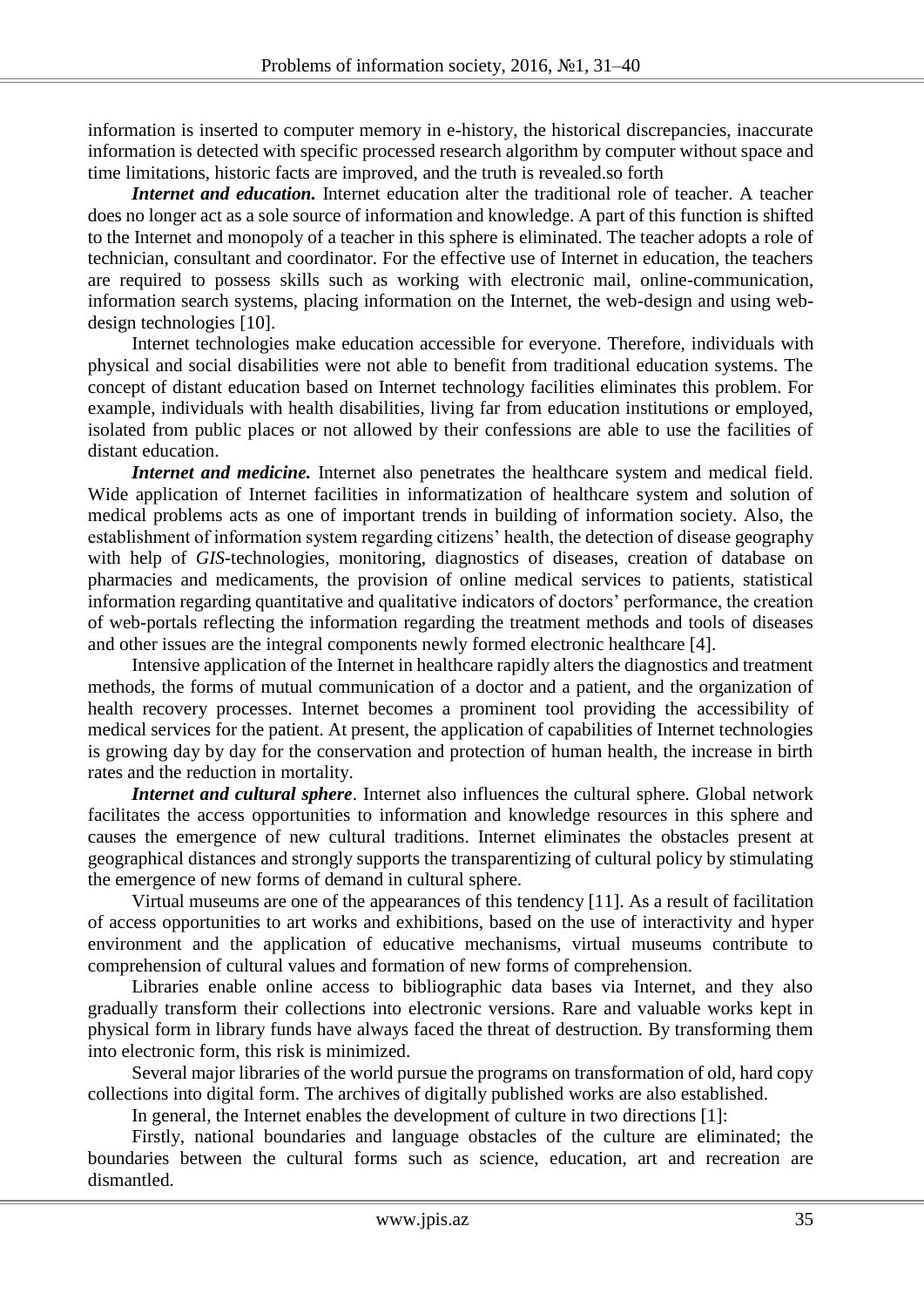Secondly, each individual is not confined with comprehension of the cultural content only, but also gains an opportunity to influence it.

*Internet and political activity.* The role of Internet-technologies in current political process is rapidly expanding. Modern information technologies, especially the Internet, created new opportunities for active performance of parties and political leaders. The growth in use of Internet facilitates the more active participation of citizens and groups in development of political decisions and decision-making process. Moreover, Internet technologies are used by political parties as a political communication instrument. The political activism outsteps the space of traditional activities and shifts to virtual environment.

The society experiences the period of transition from representative democracy to direct, digital democracy, also from strict democracy to flexible democracy (for instance, wiki-democracy). Experts reckon that the traditional democracy has reached a critical point, i.e. there is no potential for developing democratic processes with traditional methods. Hence, the idea of "electronic democracy" is proposed as a solution. It is noted that in current state of globalization and political transformations, it is impossible to disregard the impact of Internet on political processes. Two points are indicated regarding the impact of the Internet on development of democracy: i) information accessibility; ii) the decision-making ability by analyzing those. Naturally, Internet creates unique, previously impossible opportunities for information collection [4].

Internet shapes the behavior of an active part of civil society by orienting towards the public opinion, and influences the social consciousness. Internet shapes the information environment of activities of leaders and parties, and becomes an integral part of political communications. The global network acts as a real interactive channel for communication with population and an instrument of political influence on electorate by political parties.

The social networks, historically existing at different levels and expressed with various names, has reached the new quality level by shifting to Internet environment. Separate social groups are becoming a prominent factor in the society by obtaining the opportunities such as operativeness, flexibility, mobility and informativeness in virtual space. Virtual social networks, created by people gathered around various interests, act as an important component of sociopolitical, socio-economic and cultural life of the society.

Internet creates new network societies by encompassing the earth. Prominent Spanish sociologist, the researcher of information society M. Castells assumes that the networks linking people, organizations and governments with one another will play an important role in the information age. In his opinion, economy, the labor, employment, culture, politics, state institutions, and time and space factors will consequently experience the transformation in information society [12].

## **Internet Prospects**

**Biometric Internet.** The application of biometric technologies in computer networks and Internet, due to simplicity, economy and reliability, has several advantages. Firstly, biometric technologies promise wide perspectives in terms of more trustworthy personal identification. Cloud technologies have an irreplaceable role in strengthening of the global Internet network security, effective struggle against cybercrime at national and international levels, reliable performance of electronic commerce. With the help of biometric identification system, the more efficient fight against hackers, spammers and other cybercrime acts will be facilitated [1].

Sound biometry plays a prominent role in terms of maintenance of information security on the Internet. Thus, the techniques of standard information security contemplate the presence of physical carriers (passport, plastic card and etc.) or the information evidence (password, code). These approve the right to use particular information resources by an individual. A human voice acts as a unique guarantee of personal identification in sound biometry system. Unlike a password,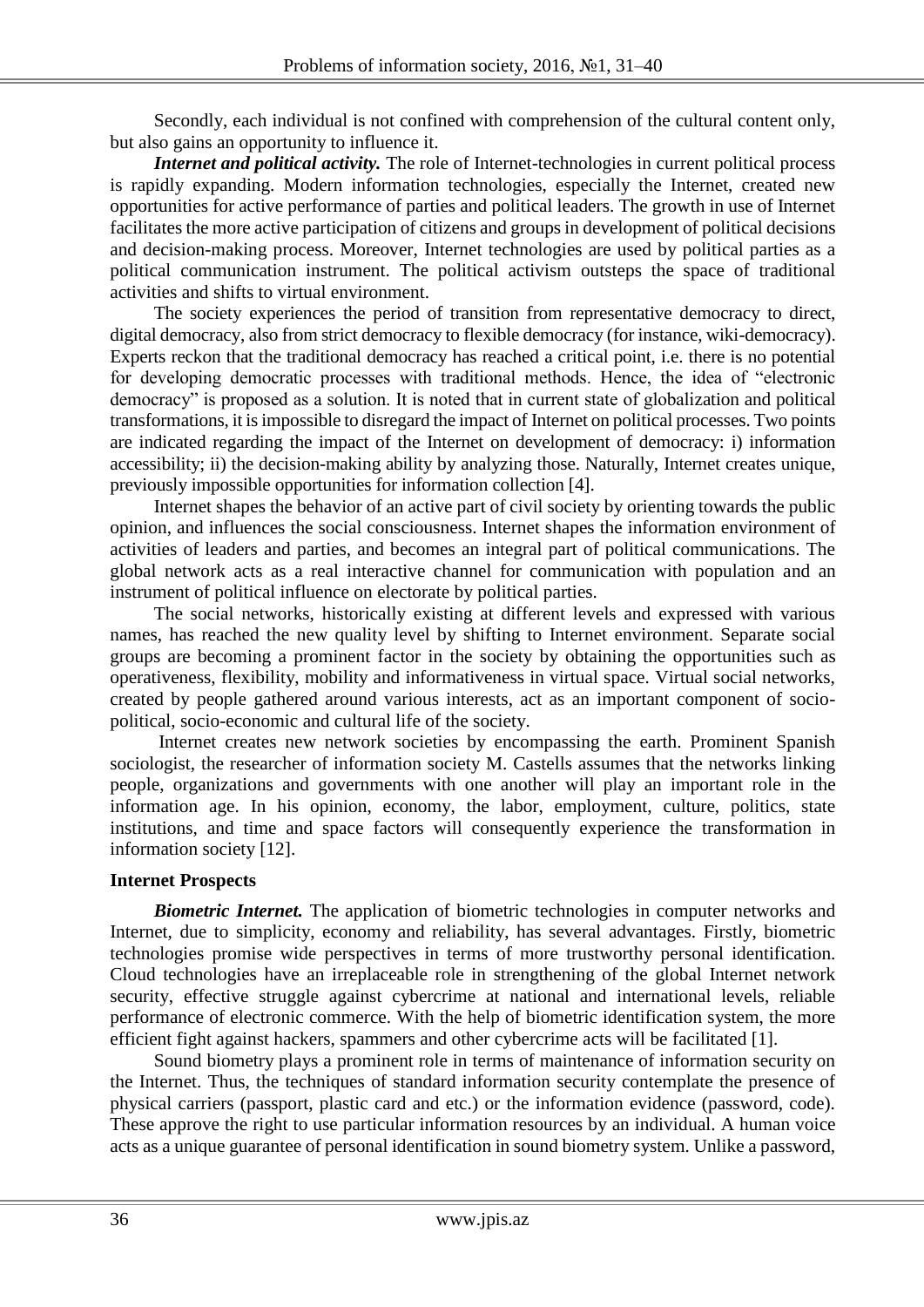code, passport, plastic card and other traditional methods of personal identification, it is impossible to lose voice features, transmit it to another person, forget, steal or falsify.

*Cosmic Internet.* In the near future, interplanetary apparatus will facilitate the transmission and reception of information in real time regime with the speed enabling to view video. Contemporary ships and outlet apparatus transmit information to Earth via phone line at the speed comparable to Internet connection speed. Hence, the reception of videos sent from apparatus in Mars takes several hours.

As expected, this new network technology will substantially ease the information exchange among the participants of cosmic experiment. Researchers hope that the creation of cosmic Internet will facilitate the realization of a new cosmic mission.

In this sense, the information in modern satellite networks are translated via satelliteretranslators and aboveground stations, which cause delays. IP-routers assembled on the Orbit allow the realization of direct traffic exchange among satellites. This allows to save time spent on translation and prevents the risks of losing separate packages. Moreover, it is possible to access Internet at places without cables and 3G networks with the help of satellite-routers [1].

*Cloud technologies.* Internet provides new services as it develops. Internet creates a communication environment among people and meets information needs of them. At recent times, Internet has started to satisfy people's need for computation. Thanks to the technology called "cloud computations", the access opportunity to software, data bases and other services is facilitated with various devices. Cloud technologies eliminate several technical and economic obstacles, and are able to expand the operation capacity of information technologies. The elimination of those obstacles will facilitate the contributions to information technologies market by the experts and the users to benefit from those opportunities.

According to expert forecasts, the cloud technologies will exhibit the substantial impact in society and economy as one of the most decisive technologies in the next 20 years. The rapid enhancement of possibilities of data processing, storage and transmission establishes the basis of cloud technologies economy.

The development and wide application of cloud technologies promise several economic perspectives at micro and macro levels. For this reason, the cloud technologies are considered as one of fundamental and perspective segments of information economy and Internet economy as a leading trend of it. Hence, several leading world countries devote a special place to cloud technologies in national strategies and programs on development of information society, ICT, information economy or the Internet [13].

*Internet of Things.* At the next development stage of the Internet, the boundless expansion of opportunities of these global networks and fundamental changes in the their essence are expected. Today's Internet is constituted of the global network of computers used by people. At the next development stage of the Internet, the connection of all useful things (household devices, electric devices, daily consumer products, transport vehicles, production equipment, labor tools, information carriers, medical tools, security and control systems, fauna and flora) to global network, and the establishment of Internet of Things is expected.

Internet of Things is characterized as the next revolutionary development stage of the industry of information technologies after computer, Internet and mobile phone communications. If this concept is brought into life, all useful things surrounding us will have IP address in the near future. According to forecasts, the Internet of Things will penetrate the lifestyle of people ubiquitously and in all aspects, and alter their life significantly. The number of users of the Internet of Things will reach 2 billion people and the annual income, earned from the network, will be 800 billion dollars in 2020. According to another forecast, the number of terminals connected to Internet will reach 50 billion worldwide. Also according to expert estimations, the market volume of *RFID* constituting the technological basis of Internet of Things will amount to 27 billion dollars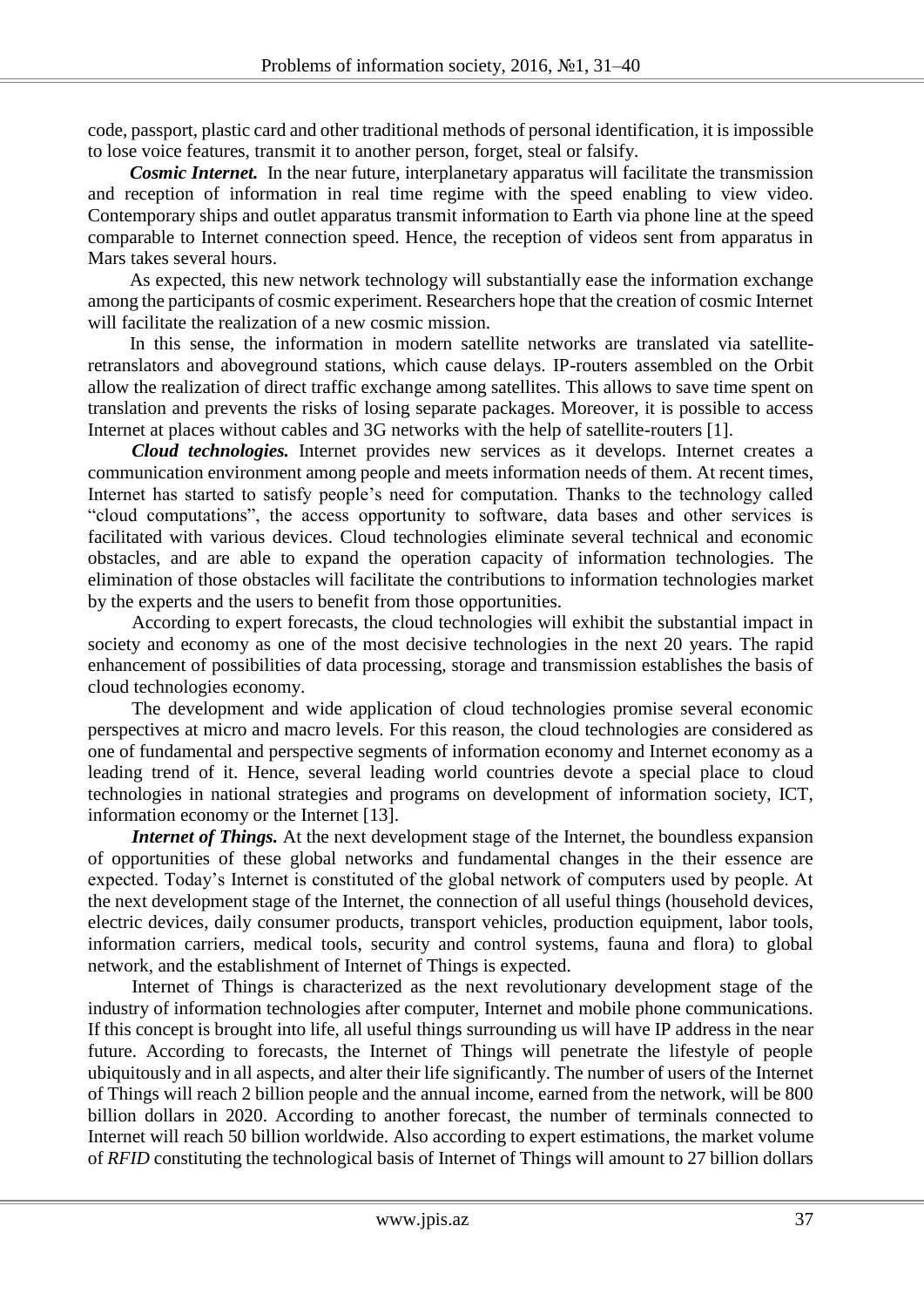in 2018. For comparison, it can be mentioned that this number was equal to 1,5 billion dollars in 2004 [14].

The solution of several important problems is expected with realization of network of the Internet of Things. Furthermore, the quality improvement of medical services, the more reliable maintenance of public security, the issues of upgrading administration processes will reach the solution. As a whole, the successful realization of Internet of things technologies is expected to enable the improvement of standard of living of people, the creation of new and more favorable job places, the creation of new opportunities for business and the increase in productivity and competitiveness in production.

*Big Data technologies. Big data* is a general term used for the illustration of large-volume unstructured and semi-structured data generated by a particular state, state institutions and private organization. The processes of large-volume different-format data processing, analysis and extraction of useful knowledge from those are carried out by *Big Data* technologies.

The Internet network is a major data base, that is, the largest object of *Big data* and raw material base. The information of larger scale is currently generated in Internet services, social networks, and e-commerce systems. According to calculations, the amount of information sent by e-mail is equal to 2,9 million per second in the world. The volume of downloaded videos from *YouTube* per minute constitutes 20 hours. The information of 24 petabyte volume is processed by *Google* during the day. 50 million information is posted on *Twitter* during the day. The minutes spent on *Facebook* per month reach 700 billion. The number of products placed on *Amazon* per second is equal to 73 items. 300 million photos are uploaded to *Facebook* in one day [3].

All these facts show that Internet acts as a primary information source for development of Big Data technologies. Several Internet enterprises process and use large information massives gathered regarding their performance via *Big Data* technologies, and introduce those to other administration and business-oriented organizations on commercial basis. Moreover, the number of Internet companies, specifically engaged in marketing activities, increases day by day.

#### **The threats of Internet**

*Information Security.* The provision of security of Global Internet Network is an important issue for its sustainable and reliable performance. The information security becomes the main factor in Internet environment. Internet is a suitable arena for intelligence, sabotage, terror and protest activities. Global network is characterized by multi-branched architecture, in which largevolume information of scientific-technical, military, socio-economic and political content circulate. As a result of threats to Information Security, a serious harm can be incurred to country performance in political, economic, military and other fields, and in this case, separate citizens and the society as a whole may face substantial socio-economic harm [1].

According to calculations of American experts, the disruption of operation of computer networks used in public administration and bank structures is as harmful as the consequences of nuclear weapon used against the country.

In countries where Internet is widely used, the crime acts associated with computer systems and Internet occupies a prominent place among general law infringement acts. The rapid increase of crime acts in Internet environment is primarily related to the features of the global network – openness, accessibility for everyone, the absence of control by any country or organization. Moreover, the absence of effective law regulation mechanisms related to Internet activity, the existence of jurisdiction problems, also non-professionalism of law enforcement agencies facilitates the increase in number of criminal acts in cyberspace [15].

*Energy security.* The majority of modern human activities are carried out with the help of computers and Internet. It is no coincidence that the failures often occurring in computer systems disrupt the work of financial, transport, production and other fields, and incur negative impact on everyday life of people.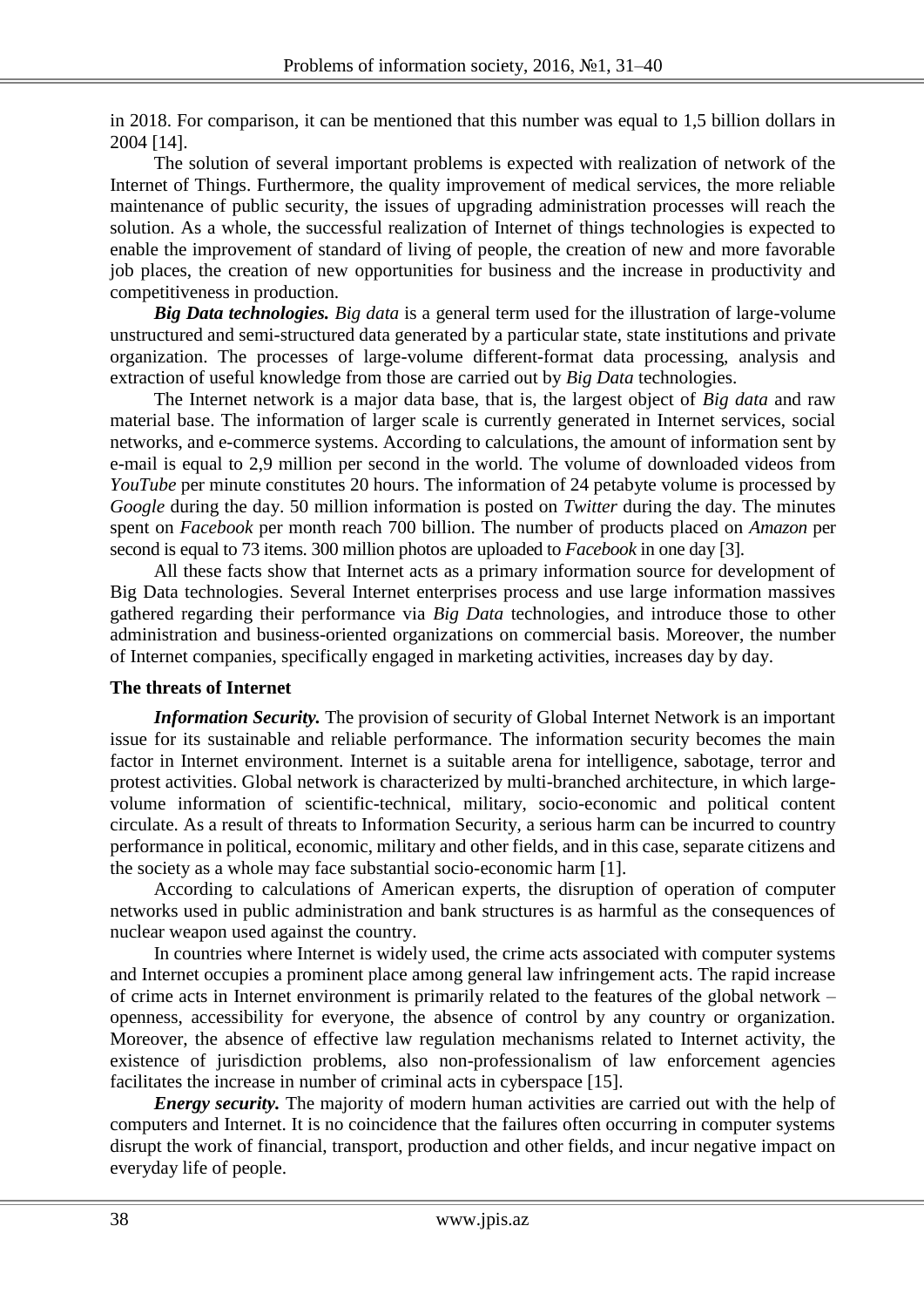One of the factors necessary for normal and continuous operation of Internet is the energy security. It is to be considered that although the Internet creates a virtual world, it consumes real energy. Nowadays, 30-50 percent of costs of any computation center are constituted by energy costs. One large computation center consumes as much energy as a small town with 20 thousand people (for instance, Quba, Shamakhi) [1].

Hence, as a result of power supply shutdown, the operation of state and private corporate computer networks, automatized production and service enterprises can be paralyzed and large financial losses can be incurred.

At present, experts articulate regarding the minimization of energy consumption of the Internet. They concede that sustainable power supply is of specific topicality. For this reason, the restoration of existing energy sources and the discovery of alternative sources is one of the most important issues encountered by the humanity.

*Internet addiction.* One of the problems caused by Internet is the consequences of information abundance within the society. An individual becomes addicted as a result of excessive use of information and computer.. This socio-psychological condition is called "escapism". In modern society, information sources such as television, computer, Internet and mobile phones "voraciously consume" people's time, and become the most important life priorities. The volume of the information received by a modern individual during two weeks is equal to information volume received by an individual during the lifetime in the Middle Ages. The psychological reaction of an individual to rapid and radical changes occuring in society, due to the impact of these technologies, is named the "futureshock" by E.Toffler. In his opinion, the cause of shock condition is the inability of an individual to flexibly respond to new realities brought by the technology and adapt to a new situation [16].

Internet addiction is a source of danger for not only an individual, but for the society as a whole. In order to avoid the addiction to information sources and the Internet, possession of information culture and behavioral norms with information by individual is essential.

*The problems associated with Internet regulation.* The difficulties associated with the specification of unified regulation policy, principles and mechanisms are mostly related to these factors. Thus, each state and nation aspire to be represented by own national-moral values in virtual space. However, it is a complex issue to find the points in the Internet, where the interests of all parties are maintained. Thus, traditional national and international legal systems find it hard to regulate the realities brought by the Internet. The incentives are proposed for the realization of measures on Internet regulation at international level. Internet weakens the international legal rules and national legislation which is based on geographical boundaries. It becomes a complex issue and sometimes untenable to govern the virtual relations formed on capabilities of Internet technologies with real world rules of law. The regulation of virtual relations necessitates the development and application of new laws and norms pertaining to this environment [17].

*Internet crime*. Unique technological characteristics of Internet facilitates a favorable environment for committing several criminal acts. The existence of legal loopholes in the field of global network regulation perplexes the prevention of such negative cases. The Internet acts as a favorable environment for realization of both traditional criminal acts in more convenient way, and previously unknown, new types of criminal acts pertaining to the global network [1].

Internet capabilities are actively used by criminal elements; websites are widely spread, which carry out the advertising and sale of drugs and weapon, post pornographic materials and have racial, nationalistic and extremist content. The high social insecurity of crimes in such virtual space encompasses large human groups and different countries.

The rapid increase of criminal cases in Internet environment is firstly related to the features of this global network – openness, accessibility by everyone, and the absence of control by any government or organization.